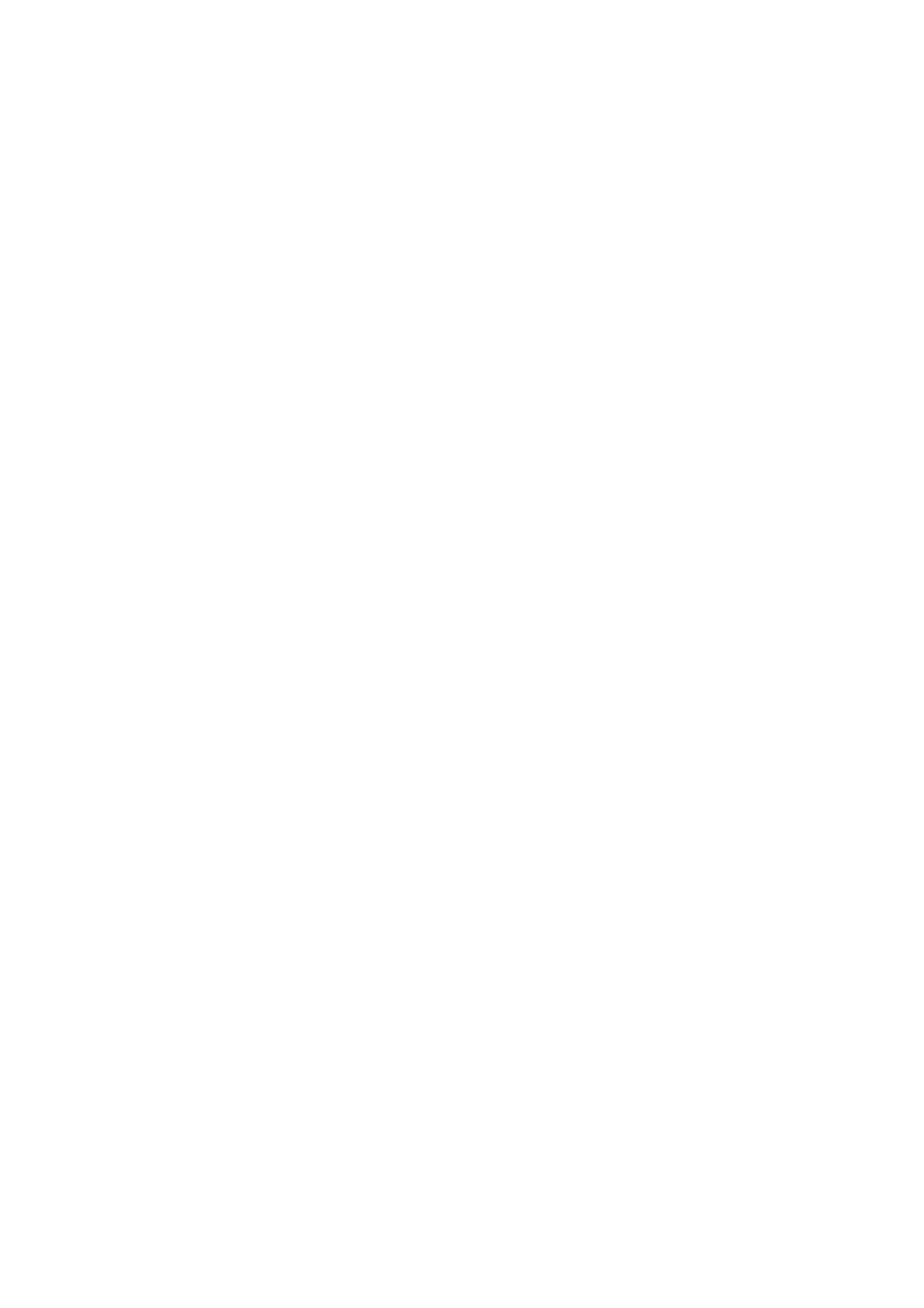# **Hazard statement(s)**

| .    |                                                                    |
|------|--------------------------------------------------------------------|
| H333 | May be harmful if inhaled.                                         |
| H316 | Causes mild skin irritation.                                       |
| H351 | Suspected of causing cancer.                                       |
| H362 | May cause harm to breast-fed children.                             |
| H373 | May cause damage to organs through prolonged or repeated exposure. |
| H412 | Harmful to aquatic life with long lasting effects.                 |

# Precaut onary statement(s) General

| P101             | If medical advice is needed, have product container or label at hand. |
|------------------|-----------------------------------------------------------------------|
|                  | P102   Keep out of reach of children.                                 |
| P <sub>103</sub> | Read label before use.                                                |

# Precaut onary statement(s) Prevent on

| P <sub>201</sub> | Obtain special instructions before use.         |
|------------------|-------------------------------------------------|
| P <sub>260</sub> | Do not breathe mist/vapours/spray.              |
| P <sub>263</sub> | Avoid contact during pregnancy/while nursing.   |
| P <sub>280</sub> | Wear protective gloves and protective clothing. |

# Precaut onary statement(s) Response

| P308+P313 | IF exposed or concerned: Get medical advice/attention.                            |
|-----------|-----------------------------------------------------------------------------------|
| P304+P312 | IF INHALED: Call a POISON CENTER/doctor/physician/first aider/if you feel unwell. |
| P314      | Get medical advice/attention if you feel unwell.                                  |
| P332+P313 | If skin irritation occurs: Get medical advice/attention.                          |

# Precaut onary statement(s) Storage

| DAO |  |
|-----|--|
|     |  |

# Precaut onary statement(s) Disposal

**P501** Dispose of contents/container to authorised hazardous or special waste collection point in accordance with any local regulation.

# **SECTION 3 Composition / information on ingredients**

## **Substances**

| <b>CAS No</b> | %[Mejaht | Name                               |
|---------------|----------|------------------------------------|
| 306-83-2<br>. | $>= 99$  | -dichloro-1<br>.hane<br>$-trithin$ |

## **Mixtures**

See section above for composition of Substances

# **SECTION 4 First aid measures**

# **Descript on of first aid measures**

| Eye Contact         | If this product comes in contact with the eyes:<br>Wash out immediately with fresh running water.<br>Ensure complete irrigation of the eye by keeping eyelids apart and away from eye and moving the eyelids by occasionally lifting the<br>upper and lower lids.<br>Seek medical attention without delay; if pain persists or recurs seek medical attention.<br>Removal of contact lenses after an eye injury should only be undertaken by skilled personnel. |
|---------------------|----------------------------------------------------------------------------------------------------------------------------------------------------------------------------------------------------------------------------------------------------------------------------------------------------------------------------------------------------------------------------------------------------------------------------------------------------------------|
| <b>Skin Contact</b> | If skin contact occurs:<br>Immediately remove all contaminated clothing, including footwear.<br>Flush skin and hair with running water (and soap if available).<br>Seek medical attention in event of irritation.                                                                                                                                                                                                                                              |
| Inhalat on          | If fumes or combustion products are inhaled remove from contaminated area.<br>Lay patient down. Keep warm and rested.<br>Prostheses such as false teeth, which may block airway, should be removed, where possible, prior to initiating first aid procedures.<br>$\star$ Apply artificial respiration if not breathing, preferably with a demand valve resuscitator, bag-valve mask device, or pocket mask as                                                  |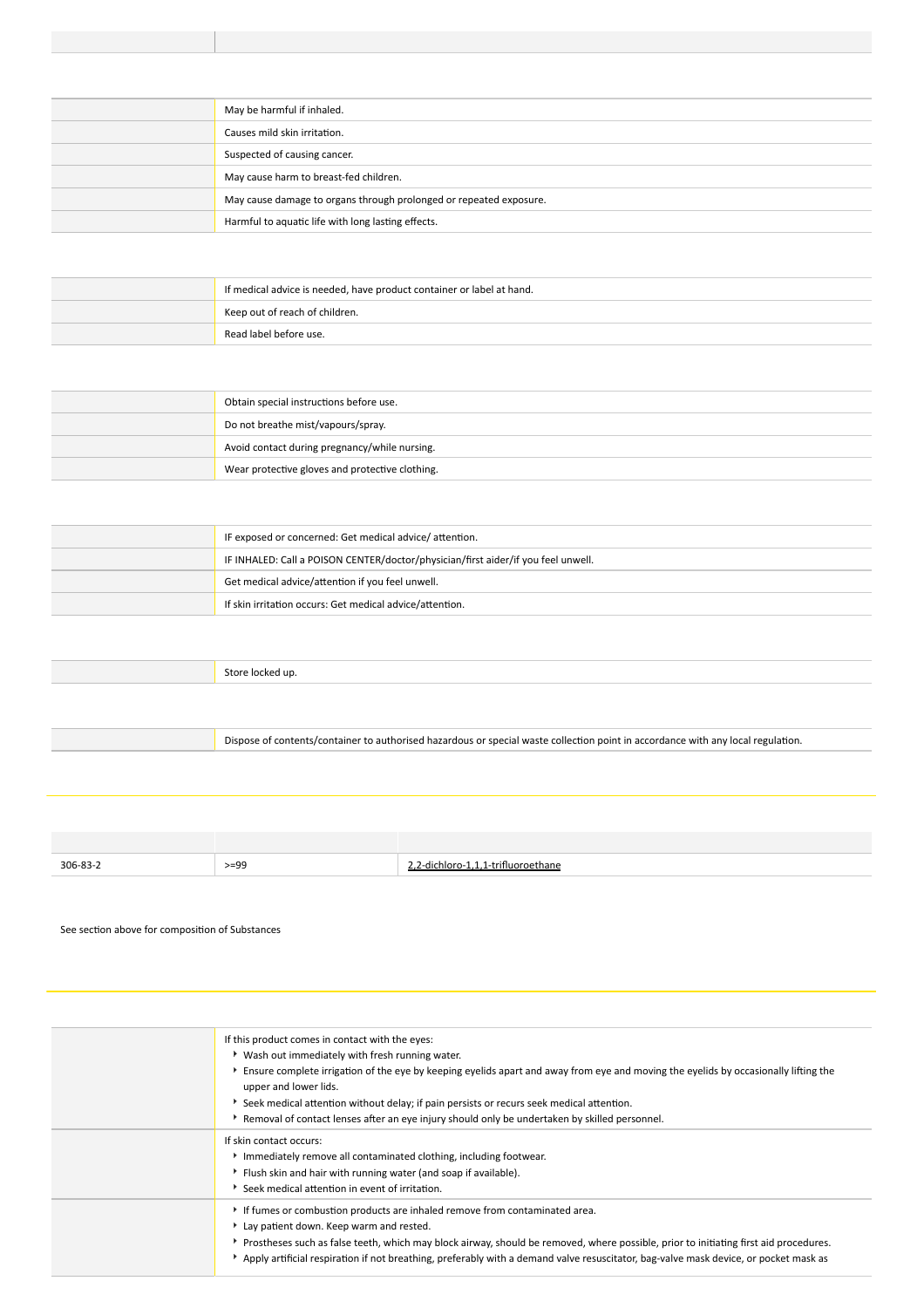|          | trained. Perform CPR if necessary.<br>Transport to hospital, or doctor.                                                                                                                                                                                                                                                                                                                                                                                                                                                                                                                                         |
|----------|-----------------------------------------------------------------------------------------------------------------------------------------------------------------------------------------------------------------------------------------------------------------------------------------------------------------------------------------------------------------------------------------------------------------------------------------------------------------------------------------------------------------------------------------------------------------------------------------------------------------|
| Inges on | For advice, contact a Poisons Informa on Centre or a doctor.<br>Avoid giving milk or oils.<br>Avoid giving alcohol.<br>If swallowed do <b>NOT</b> induce vomiting.<br>If voming occurs, lean parent forward or place on least chead-down position, if possible) to maintain open airway and prevent<br>aspira on.<br>• Observe the pa ent carefully.<br>Never give liquid to a person showing signs of being sleepy or with reduced awareness; i.e. becoming unconscious.<br>• Give water to rinse out mouth, then provide liquid slowly and as much as casualty can comfortably drink.<br>Seek medical advice. |

### **Indica on of any immediate medical a en on and special treatment needed**

Treat symptoma cally.

for intoxica on due to Freons/ Halons;

A: Emergency and Suppor ve Measures

- Maintain an open airway and assist ven la on if necessary
- Treat coma and arrhythmias if they occur. Avoid (adrenaline) epinephrine or other sympathomime c amines that may precipitate ventricular arrhythmias. Tachyarrhythmias caused by increased myocardial sensi sa on may be treated with propranolol, 1-2 mg IV or esmolol 25-100 microgm/kg/min IV. Monitor the ECG for 4-6 hours

B: Specific drugs and antid tes:

There is no specific an dote

C: Decontamina on

- Inhala on; remove vic m from exposure, and give supplemental oxygen if available.
- Inges on; (a) Prehospital: Administer ac vated charcoal, if available. **DO NOT** induce vomi ng because of rapid absorptio and the risk of abrupt onset CNS depression. (b) Hospital: Administer ac vated charcoal, although the efficacy of charcoal is unknown. Perform gastric lavage only if the inges on was very large and recent (less than 30 minutes)

D: Enhanced eliminatio :

There is no documented efficacy for diuresis, haemodialysis, haemoperfusion, or repeat-dose charcoal.

*POISONING and DRUG OVERDOSE, Californian Poison Control System Ed. Kent R Olson; 3rd Edition*

- Do not administer sympathomime c drugs unless absolutely necessary as material may increase myocardial irritability.
- No specific anti ote.
- Because rapid absorp on may occur through lungs if aspirated and cause systema c effects, the decision of whether to induce vomi ng or not should be made by an a ending physician.
- If lavage is performed, suggest endotracheal and/or esophageal control.
- Danger from lung aspira on must be weighed against toxicity when considering emptying the stomach.
- Treatment based on judgment of the physician in response to reac ons of the pa ent

## **SECTION 5 Firefigh ng measures**

### **Exti guishing media**

- There is no restricti n on the type of exti guisher which may be used.
- Use ex nguishing media suitable for surrounding area.

#### **Special hazards arising from the substrate or mixture**

**Fire Incompa bility k** Avoid contamina on with oxidising agents i.e. nitrates, oxidising acids, chlorine bleaches, pool chlorine etc. as igni on may result

### **Advice for firefighters**

| Fire Figh ng                 | Alert Fire Brigade and tell them loca on and nature of hazard.<br>• Wear breathing apparatus plus protec ve gloves in the event of a fire.<br>Prevent, by any means available, spillage from entering drains or water courses.<br>Use fire figh ng procedures suitable for surrounding area.                                                                                                                                                                                                                                  |
|------------------------------|-------------------------------------------------------------------------------------------------------------------------------------------------------------------------------------------------------------------------------------------------------------------------------------------------------------------------------------------------------------------------------------------------------------------------------------------------------------------------------------------------------------------------------|
| <b>Fire/Explosion Hazard</b> | Non combus ble.<br>Not considered to be a significant fire risk.<br>Hea ng may cause expansion or decomposi on leading to violent rupture of containers.<br>May emit corrosive, poisonous fumes.<br>Decomposes on hea ng and produces acrid and toxic fumes of:<br>carbon dioxide (CO2)<br>hydrogen chloride<br>phosgene<br>hydrogen fluoride<br>other pyrolysis products typical of burning organic material.<br>Contains low boiling substance: Closed containers may rupture due to pressure buildup under fire condi ons. |

### **SECTION 6 Accidental release measures**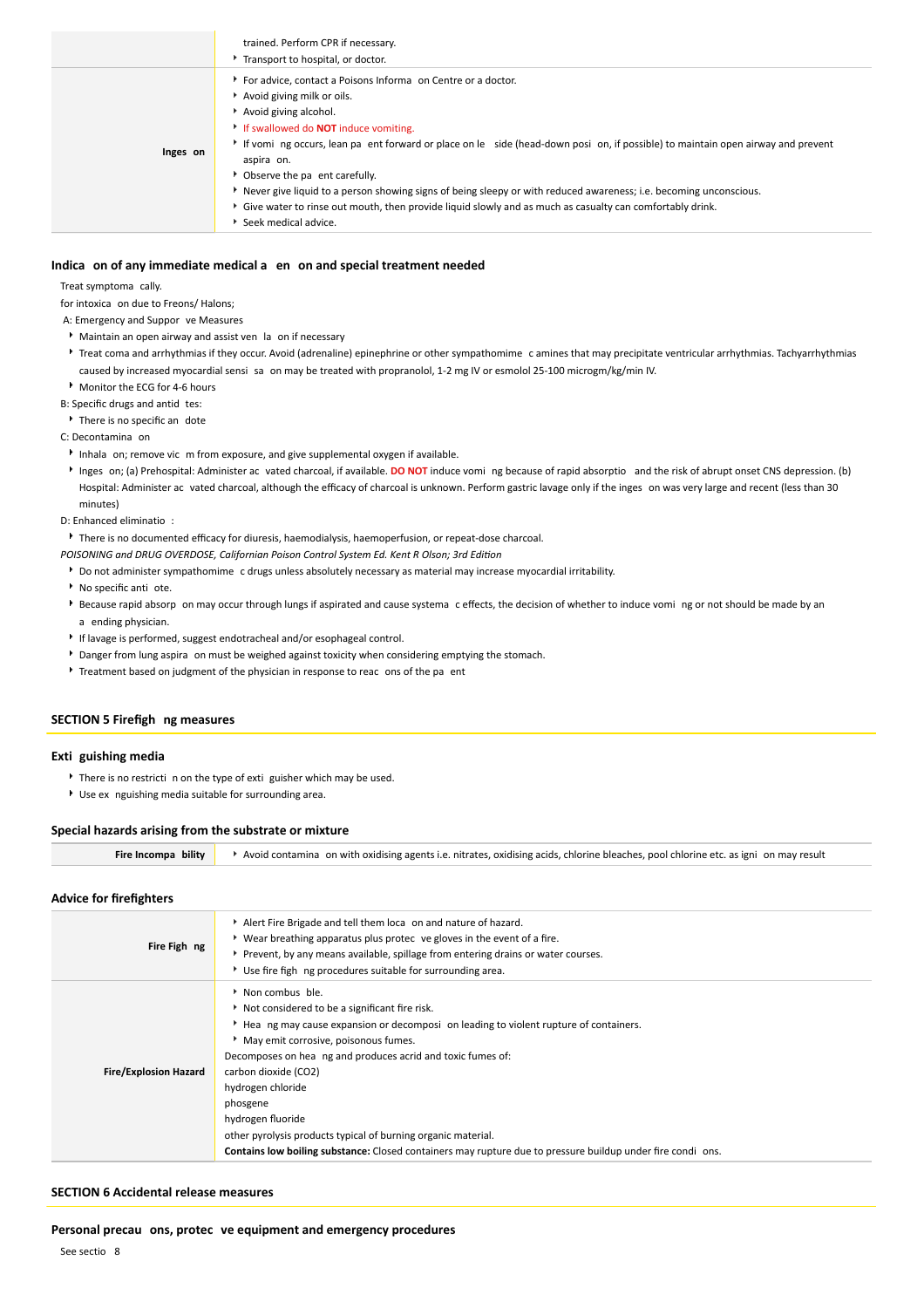# **Environmental precau ons**

See sec on 12

# **Methods and material for containment and cleaning up**

| <b>Minor Spills</b> | Clean up all spills immediately.<br>Avoid breathing vapours and contact with skin and eyes.<br>Control personal contact with the substance, by using protec ve equipment.<br>Contain and absorb spill with sand, earth, inert material or vermiculite.                           |                |        |            |                 |  |
|---------------------|----------------------------------------------------------------------------------------------------------------------------------------------------------------------------------------------------------------------------------------------------------------------------------|----------------|--------|------------|-----------------|--|
|                     | Chemical Class: alipha cs, halogenated<br>For release onto land: recommended sorbents listed in order of priority.<br>SORBENT                                                                                                                                                    |                |        |            |                 |  |
|                     | <b>RANK</b><br><b>APPLICATION</b><br>COLLECTION<br><b>LIMITATIONS</b><br><b>TYPE</b><br>LAND SPILL - SMALL                                                                                                                                                                       |                |        |            |                 |  |
|                     | cross-linked polymer - par culate                                                                                                                                                                                                                                                | $\mathbf{1}$   | shovel | shovel     | R, W, SS        |  |
|                     | cross-linked polymer - pillow                                                                                                                                                                                                                                                    | $\mathbf{1}$   | throw  | pitchfork  | R, DGC, RT      |  |
|                     | wood fiber - pillow                                                                                                                                                                                                                                                              | $\overline{2}$ | throw  | pitchfork  | R, P, DGC, RT   |  |
|                     | treated wood<br>fibre - par culate                                                                                                                                                                                                                                               |                | shovel | shovel     | R, W, DGC       |  |
|                     | sorbent clay - par culate                                                                                                                                                                                                                                                        |                | shovel | shovel     | R, I, P         |  |
|                     | foamed glass - pillow                                                                                                                                                                                                                                                            |                | throw  | pitchfork  | R, P, DGC, RT   |  |
|                     | LAND SPILL - MEDIUM                                                                                                                                                                                                                                                              |                |        |            |                 |  |
|                     | cross-linked polymer - par culate                                                                                                                                                                                                                                                |                | blower | skiploader | R,W, SS         |  |
| <b>Major Spills</b> | cross-linked polymer - pillow                                                                                                                                                                                                                                                    |                | throw  | skiploader | R, DGC, RT      |  |
|                     | sorbent clay - par culate                                                                                                                                                                                                                                                        |                | blower | skiploader | R, I, P         |  |
|                     | polypropylene - par culate                                                                                                                                                                                                                                                       |                | blower | skiploader | W, SS, DGC      |  |
|                     | foamed glass - pillow                                                                                                                                                                                                                                                            |                | throw  | skiploader | R, P, DGC, RT   |  |
|                     | expanded mineral - par culate                                                                                                                                                                                                                                                    |                | blower | skiploader | R, I, W, P, DGC |  |
|                     | Legend<br>DGC: Not effec ve where ground cover is dense<br>R; Not reusable<br>I: Not incinerable<br>P: Effec veness reduced when rainy<br>RT:Not effec ve where terrain is rugged<br>SS: Not for use within environmentally sensi ve sites<br>W: Effec veness reduced when windy |                |        |            |                 |  |
|                     | Reference: Sorbents for Liquid Hazardous Substance Cleanup and Control;<br>R.W Melvold et al: Pollu on Technology Review No. 150: Noyes Data Corpora on 1988                                                                                                                     |                |        |            |                 |  |
|                     | Moderate hazard.                                                                                                                                                                                                                                                                 |                |        |            |                 |  |
|                     | Clear area of personnel and move upwind.                                                                                                                                                                                                                                         |                |        |            |                 |  |
|                     | Alert Fire Brigade and tell them loca on and nature of hazard.<br>• Wear breathing apparatus plus protec ve gloves.                                                                                                                                                              |                |        |            |                 |  |
|                     |                                                                                                                                                                                                                                                                                  |                |        |            |                 |  |

Personal Protec ve Equipment advice is contained in Sec on 8 of the SDS.

# **SECTION 7 Handling and storage**

## **Precau ons for safe handling**

| Safe handling    | <b>Contains low boiling substance:</b><br>Storage in sealed containers may result in pressure buildup causing violent rupture of containers not rated appropriately.<br>▶ Check for bulging containers.<br>Vent periodically<br>Always release caps or seals slowly to ensure slow dissipa on of vapours<br><b>DO NOT</b> allow clothing wet with material to stay in contact with skin<br>Avoid all personal contact, including inhala on.<br>▶ Wear protec ve clothing when risk of exposure occurs.<br>Use in a well-ven lated area.<br>Avoid contact with moisture. |
|------------------|-------------------------------------------------------------------------------------------------------------------------------------------------------------------------------------------------------------------------------------------------------------------------------------------------------------------------------------------------------------------------------------------------------------------------------------------------------------------------------------------------------------------------------------------------------------------------|
| Other informa on | Store in original containers.<br>Keep containers securely sealed.<br>Store in a cool, dry area protected from environmental extremes.<br>Store away from incompa ble materials and foodstuff containers.<br>Do NOT store halogenated alipha cs in areas containing alkali or alkaline earth metals such as powdered aluminum, zinc, or<br>beryllium                                                                                                                                                                                                                     |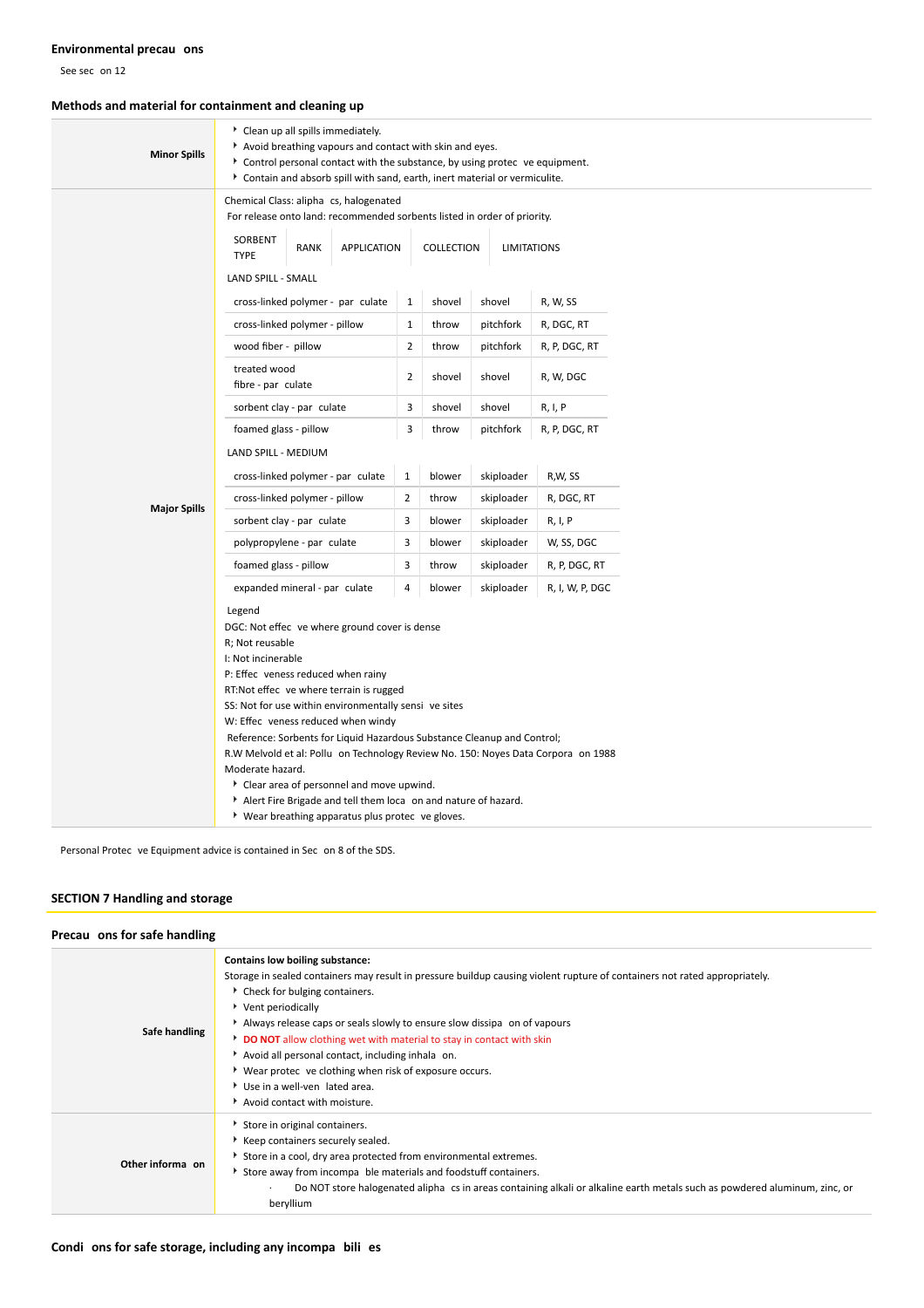| Suitable container     | <b>DO NOT</b> use aluminium or galvanised containers<br>• Polyethylene or polypropylene container.<br>Packing as recommended by manufacturer.<br>Check all containers are clearly labelled and free from leaks.                                                                                                                                                                                                                                                                                                                                                                                                                                                                                                                                                                                                                                                                                                                                                                                                                                                         |
|------------------------|-------------------------------------------------------------------------------------------------------------------------------------------------------------------------------------------------------------------------------------------------------------------------------------------------------------------------------------------------------------------------------------------------------------------------------------------------------------------------------------------------------------------------------------------------------------------------------------------------------------------------------------------------------------------------------------------------------------------------------------------------------------------------------------------------------------------------------------------------------------------------------------------------------------------------------------------------------------------------------------------------------------------------------------------------------------------------|
| Storage incompa bility | Haloalkanes:<br>* are highly reac ve:some of the more lightly subs tuted lower members are highly flammable; the more highly subs tuted may be used<br>as fire suppressants, not always with the an cipated results.<br>► may react with the lighter divalent metals to produce more reac ve compounds analogous to Grignard reagents.<br>may produce explosive compounds following prolonged contact with metallic or other azides<br>may react on contact with potassium or its alloys - although apparently stable on contact with a wide rage of halocarbons, reac on<br>products may be shock-sensi ve and may explode with great violence on light impact; severity generally increases with the degree of<br>halocarbon subs tu on and potassium-sodium alloys give extremely sensive mixtures.<br>BRETHERICK L.: Handbook of Reac ve Chemical Hazards<br>react with metal halides and ac ve metals, eg. sodium (Na), potassium (K), lithium (Li),calcium (Ca), zinc (Zn), powdered aluminium (Al)<br>and aluminium alloys, magnesium (Mg) and magnesium alloys. |

## **SECTION 8 Exposure controls / personal protec on**

## **Control parameters**

|  | Occupatio al Exposure Limits (OEL) |  |
|--|------------------------------------|--|
|--|------------------------------------|--|

## **INGREDIENT DATA**

Not Available

### **Emergency Limits**

| Ingredient                             | TEEL-1               | TEEL-2        |                     | TEEL-3        |
|----------------------------------------|----------------------|---------------|---------------------|---------------|
| 2,2-dichloro-1,1,1-<br>trifluoroethane | 150 ppm              | Not Available |                     | Not Available |
|                                        |                      |               |                     |               |
| Ingredient                             | <b>Original IDLH</b> |               | <b>Revised IDLH</b> |               |
| 2,2-dichloro-1,1,1-<br>trifluoroethane | Not Available        |               | Not Available       |               |

### **Occupati nal Exposure Banding**

| Ingredient                             | Occupa onal Exposure Band Ra ng                                                                                                                                                                                                                                                                                                                                          | Occupa onal Exposure Band Limit |
|----------------------------------------|--------------------------------------------------------------------------------------------------------------------------------------------------------------------------------------------------------------------------------------------------------------------------------------------------------------------------------------------------------------------------|---------------------------------|
| 2,2-dichloro-1,1,1-<br>trifluoroethane |                                                                                                                                                                                                                                                                                                                                                                          | $\leq 0.1$ ppm                  |
| Notes:                                 | Occupational exposure banding is a process of assigning chemicals into specific categories or bands based on a chemical's potency and the<br>adverse health outcomes associated with exposure. The output of this process is an occupational exposure band (OEB), which corresponds to<br>a range of exposure concentrations that are expected to protect worker health. |                                 |

#### **MATERIAL DATA**

Sensory irritants are chemicals that produce temporary and undesirable side-effects on the eyes, nose or throat. Historically occupa onal exposure standards for these irritants have been based on observa on of workers' responses to various airborne concentra ons. Present day expecta ons require that nearly every individual should be protected against even minor sensory irrita on and exposure standards are established using uncertainty factors or safety factors of 5 to 10 or more. On occasion animal no-observableeffect-levels (NOEL) are used to determine these limits where human results are unavailable.

**CAUTION:** This substance is classified by the NOHSC as Category 3 Suspected of having carcinogenic poten al

MAK IIIB: Substances suspected of having carcinogenic poten al

MAK values, and categories and groups are those recommended within the Federal Republic of Germany

ES TWA: 10 ppm, 62.5 mg/m3 Carcinogen Category 3b CEL TWA: 10 ppm, 62.5 mg/m3 [Du Pont] Emergency Exposure Limit: 1000 ppm for up to 60 mins 2500 ppm not-to-exceed ceiling for 1 minute\* \* Established to facilitate site and plant emergency evacua on and to specify airborne concentra ons of brief dura ons which should not result in permanent adverse health effects or interfere with escape. These limits are used in conjunc on with engineering controls/monitoring and as an aid in planning for episodic releases and spills. [Du Pont]

## **Exposure controls**

| Appropriate engineering<br>controls | Engineering controls are used to remove a hazard or place a barrier between the worker and the hazard. Well-designed engineering controls<br>can be highly effec ve in protec ng workers and will typically be independent of worker interac ons to provide this high level of protec on.<br>The basic types of engineering controls are:<br>Process controls which involve changing the way a job ac vity or process is done to reduce the risk.<br>Enclosure and/or isola on of emission source which keeps a selected hazard "physically" away from the worker and ven la on that<br>strategically "adds" and "removes" air in the work environment. |
|-------------------------------------|---------------------------------------------------------------------------------------------------------------------------------------------------------------------------------------------------------------------------------------------------------------------------------------------------------------------------------------------------------------------------------------------------------------------------------------------------------------------------------------------------------------------------------------------------------------------------------------------------------------------------------------------------------|
| Personal protec on                  | TT (TOCA) (S)                                                                                                                                                                                                                                                                                                                                                                                                                                                                                                                                                                                                                                           |
| Eye and face protec on              | Safety glasses with side shields.<br>Chemical goggles.<br>Contact lenses may pose a special hazard; so contact lenses may absorb and concentrate irritants. A wri en policy document,                                                                                                                                                                                                                                                                                                                                                                                                                                                                   |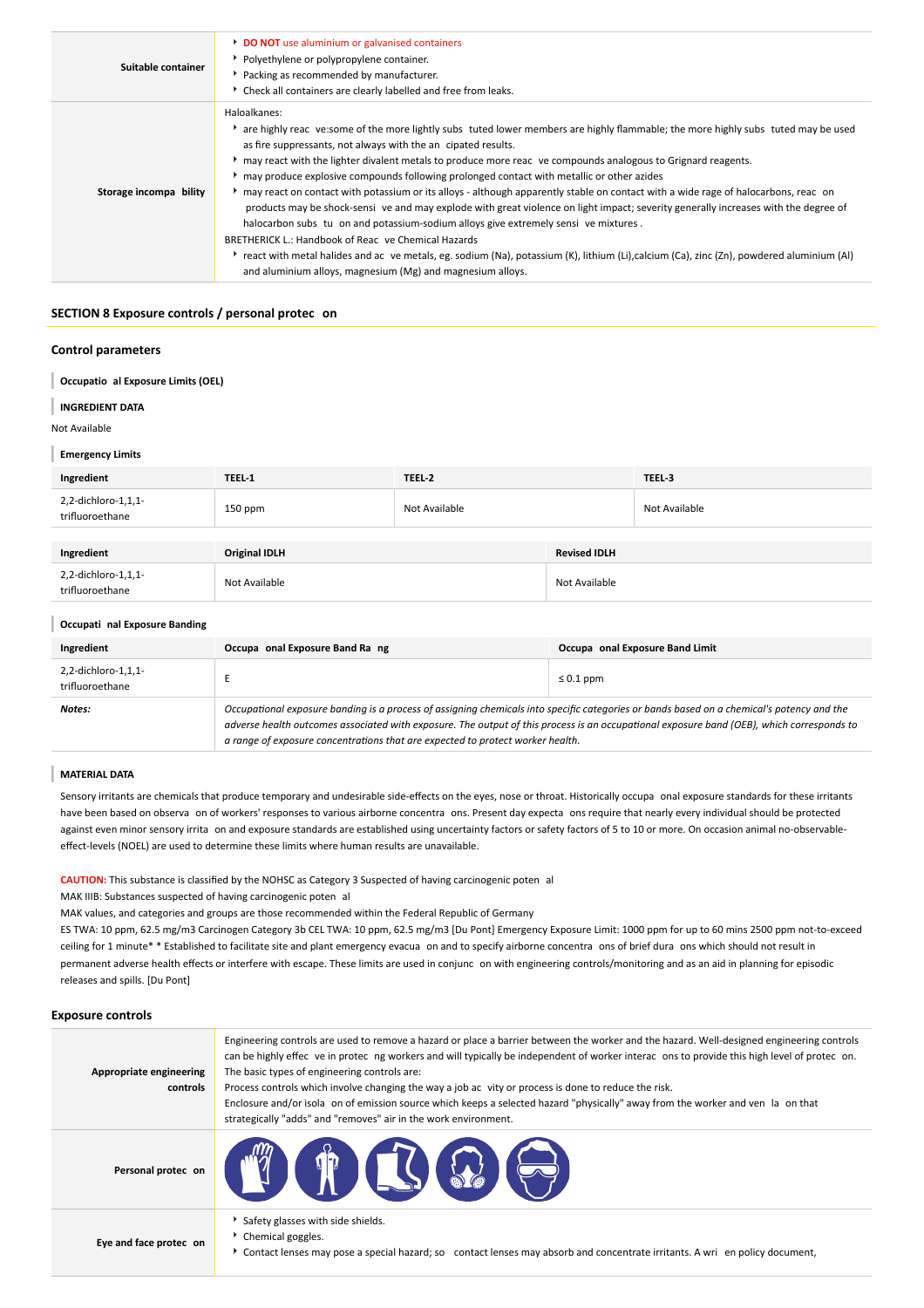|                      | describing the wearing of lenses or restric ons on use, should be created for each workplace or task.                                                                                                                                                                                                                                                                                                                                                                                                                                                                                                                                                                                                                                                                                                                                             |  |  |
|----------------------|---------------------------------------------------------------------------------------------------------------------------------------------------------------------------------------------------------------------------------------------------------------------------------------------------------------------------------------------------------------------------------------------------------------------------------------------------------------------------------------------------------------------------------------------------------------------------------------------------------------------------------------------------------------------------------------------------------------------------------------------------------------------------------------------------------------------------------------------------|--|--|
| Skin protec on       | See Hand protec on below                                                                                                                                                                                                                                                                                                                                                                                                                                                                                                                                                                                                                                                                                                                                                                                                                          |  |  |
| Hands/feet protec on | Butyl rubber gloves<br>Butyl rubber gloves should be used when handling halogenated aliphati s.<br>Nitrile, PVC-coated nitrile, and PVC protec ve equipment are not recommended<br>The selec on of suitable gloves does not only depend on the material, but also on further marks of quality which vary from manufacturer to<br>manufacturer. Where the chemical is a prepara on of several substances, the resistance of the glove material can not be calculated in<br>advance and has therefore to be checked prior to the applica on.<br>The exact break through me for substances has to be obtained from the manufacturer of the protec ve gloves and has to be observed<br>when making a final choice.<br>Personal hygiene is a key element of effec ve hand care.<br>▶ Protec ve gloves eg. Leather gloves or gloves with Leather facing |  |  |
| Body protec on       | See Other protec on below                                                                                                                                                                                                                                                                                                                                                                                                                                                                                                                                                                                                                                                                                                                                                                                                                         |  |  |
| Other protec on      | Halogen-selec ve detectors use a specialized sensor that allows the monitor to detect compounds containing fluorine,<br>chlorine, bromine, and iodine with-out interference from other species. These detectors are typically easy to use, feature higher<br>sensiti ity than the nonselec ve detectors (detecti n limits are typically <5 ppm when used as an area monitor and <1.4 gm/yr<br>[<0.05 oz/yr] when used as a leak pinpointer).<br>Compound-Specific Detectors are typically capable of detec ng the presence of a single compound without interference<br>from other compounds.<br>* Overalls.<br>P.V.C apron.<br>Barrier cream.<br>Skin cleansing cream.                                                                                                                                                                           |  |  |

### **Respiratory protec on**

Type AX Filter of sufficient capacity. (AS/NZS 1716 & 1715, EN 143:2000 & 149:2001, ANSI Z88 or nation l equivalent)

Selec on of the Class and Type of respirator will depend upon the level of breathing zone contaminant and the chemical nature of the contaminant. Protec on Factors (defined as the ra o of contaminant outside and inside the mask) may also be important.

| Required minimum protec on factor | Maximum gas/vapour concentra on present in air p.p.m. (by volume) | <b>Half-face Respirator</b> | <b>Full-Face Respirator</b> |
|-----------------------------------|-------------------------------------------------------------------|-----------------------------|-----------------------------|
| up to 10                          | 1000                                                              | AX-AUS / Class1             | $\overline{\phantom{a}}$    |
| up to 50                          | 1000                                                              |                             | AX-AUS / Class 1            |
| up to 50                          | 5000                                                              | Airline <sup>*</sup>        |                             |
| up to 100                         | 5000                                                              |                             | $AX-2$                      |
| up to 100                         | 10000                                                             |                             | $AX-3$                      |
| $100+$                            |                                                                   |                             | Airline**                   |

\* - Con nuous Flow \*\* - Conti uous-flow or positi e pressure demand

A(All classes) = Organic vapours, B AUS or B1 = Acid gasses, B2 = Acid gas or hydrogen cyanide(HCN), B3 = Acid gas or hydrogen cyanide(HCN), E = Sulfur dioxide(SO2), G = Agricultural chemicals, K = Ammonia(NH3), Hg = Mercury, NO = Oxides of nitrogen, MB = Methyl bromide, AX = Low boiling point organic compounds(below 65 degC)

- Cartridge respirators should never be used for emergency ingress or in areas of unknown vapour concentra ons or oxygen content.
- ▶ The wearer must be warned to leave the contaminated area immediately on detec ng any odours through the respirator. The odour may indicate that the mask is not func oning properly, that the vapour concentra on is too high, or that the mask is not properly fi ed. Because of these limita ons, only restricted use of cartridge respirators is considered appropriate.
- Cartridge performance is affected by humidity. Cartridges should be changed a er 2 hr of contin ous use unless it is determined that the humidity is less than 75%, in which case, cartridges can be used for 4 hr. Used cartridges should be discarded daily, regardless of the length of me used

## **SECTION 9 Physical and chemical proper es**

## **Informa on on basic physical and chemical proper es**

| The physical proper es of HCFCs are tunable by changes in the number and iden ty of the halogen atoms. In general, they are vola le but<br>less so than their parent alkanes. The decreased vola lity is att ibuted to the molecular polarity induced by the halides, which induces<br>intermolecular interac ons.<br>Appearance<br>Clear colourless highly vola le liquid which boils on a warm day; i.e. at temperatures above 23 C Solubility in water = 0.4% @ 25 C. Ethereal<br>odour. Soluble in ether, alcohol and benzene. |                                                             |                                            |               |  |
|------------------------------------------------------------------------------------------------------------------------------------------------------------------------------------------------------------------------------------------------------------------------------------------------------------------------------------------------------------------------------------------------------------------------------------------------------------------------------------------------------------------------------------|-------------------------------------------------------------|--------------------------------------------|---------------|--|
|                                                                                                                                                                                                                                                                                                                                                                                                                                                                                                                                    |                                                             |                                            |               |  |
| <b>Physical state</b>                                                                                                                                                                                                                                                                                                                                                                                                                                                                                                              | Rela ve density (Water = $1$ )<br>1.46 @ 25 deg C<br>Liquid |                                            |               |  |
| Odour                                                                                                                                                                                                                                                                                                                                                                                                                                                                                                                              | Not Available                                               | on coefficient n-octanol<br>Par<br>/ water | Not Available |  |
| <b>Odour threshold</b>                                                                                                                                                                                                                                                                                                                                                                                                                                                                                                             | Not Available                                               | Auto-igni on temperature (°C)              | Not Available |  |
| pH (as supplied)                                                                                                                                                                                                                                                                                                                                                                                                                                                                                                                   | Not Applicable                                              | Decomposi on temperature                   | Not Available |  |
| Mel ng point / freezing point<br>(°C)                                                                                                                                                                                                                                                                                                                                                                                                                                                                                              | $-107$                                                      | Viscosity (cSt)                            | Not Available |  |
| Initial boiling point and boiling<br>range (°C)                                                                                                                                                                                                                                                                                                                                                                                                                                                                                    | 27.6 (26-29)                                                | Molecular weight (g/mol)                   | 152.93        |  |
| Flash point (°C)                                                                                                                                                                                                                                                                                                                                                                                                                                                                                                                   | Not Applicable                                              | Taste                                      | Not Available |  |
|                                                                                                                                                                                                                                                                                                                                                                                                                                                                                                                                    |                                                             |                                            |               |  |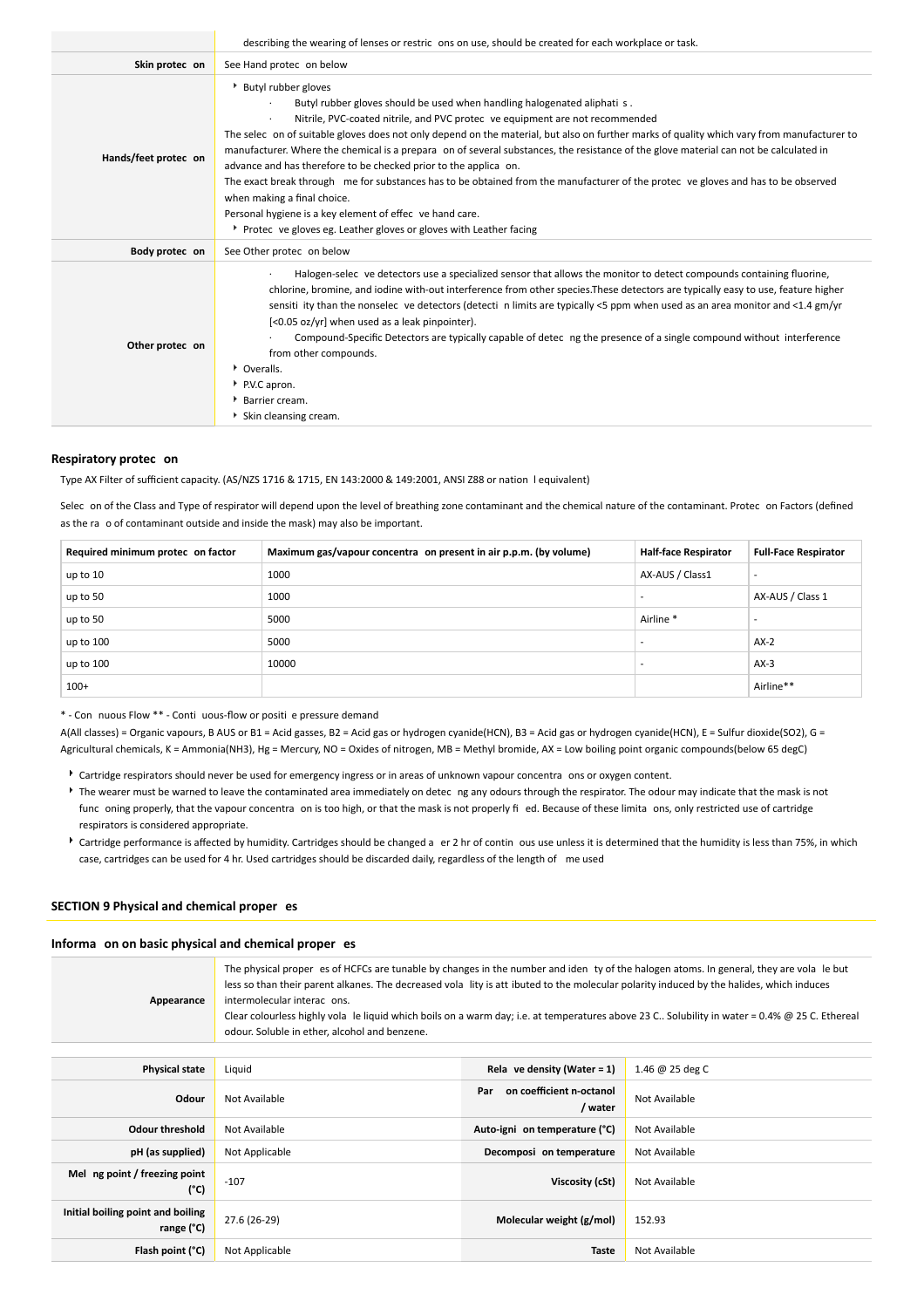| Evapora on rate            | $<$ 1 (CCl4=1)  | Explosive proper es                | Not Available  |
|----------------------------|-----------------|------------------------------------|----------------|
| Flammability               | Not Applicable  | Oxidising properti s               | Not Available  |
| Upper Explosive Limit (%)  | Not Available   | Surface Tension (dyn/cm or<br>mN/m | Not Available  |
| Lower Explosive Limit (%)  | Not Available   | Vola le Component (%vol)           | 100            |
| Vapour pressure (kPa)      | 89.6 @ 25 deg C | Gas group                          | Not Available  |
| Solubility in water        | Partly miscible | $pH$ as a soluti $n$ (%)           | Not Applicable |
| Vapour density $(Air = 1)$ | 5.3             | VOC g/L                            | 1460           |

# **SECTION 10 Stability and reacti ity**

| Reac vity                            | See sectio 7                                                                                                                     |
|--------------------------------------|----------------------------------------------------------------------------------------------------------------------------------|
| <b>Chemical stability</b>            | Unstable in the presence of incompa ble materials.<br>▶ Product is considered stable.<br>Hazardous polymerisa on will not occur. |
| Possibility of hazardous<br>reac ons | See sectio 7                                                                                                                     |
| Condi ons to avoid                   | See sectio 7                                                                                                                     |
| Incompa ble materials                | See sectio 7                                                                                                                     |
| Hazardous decomposi on<br>products   | See sectio 5                                                                                                                     |

# **SECTION 11 Toxicological informa on**

# **Informa on on toxicological effects**

| Inhaled             | Inhala on of vapours may cause drowsiness and dizziness. This may be accompanied by narcosis, reduced alertness, loss of reflexes, lack of<br>coordina on and ver go.<br>Inhala on of vapours or aerosols (mists, fumes), generated by the material during the course of normal handling, may be damaging to the<br>health of the individual.<br>Limited evidence or prac cal experience suggests that the material may produce irrita on of the respiratory system, in a significant number<br>of individuals, following inhala on. In contrast to most organs, the lung is able to respond to a chemical insult by first removing or<br>neutralising the irritant and then repairing the damage. The repair process, which ini ally evolved to protect mammalian lungs from foreign<br>ma er and an gens, may however, produce further lung damage resulti g in the impairment of gas exchange, the primary func on of the<br>lungs. Respiratory tract irrita on o en results in an inflammatory response involving the recruitment and ac va on of many cell types,<br>mainly derived from the vascular system.<br>Exposure to high concentra ons of fluorocarbons may produce cardiac arrhythmias or cardiac arrest due sensi sa on of the heart to<br>adrenalin or noradrenalin. Deaths associated with exposures to fluorocarbons (specifically halogenated alipha cs) have occurred in<br>occupa onal se ngs and in inhala on of bronchodilator drugs.<br>Bronchospasm consistently occurs in human subjects inhaling fluorocarbons. At a measured concentra on of 1700 ppm of one of the<br>commercially available aerosols there is a biphasic change in ven latory capacity, the first reduc on occurring within a few minutes and the<br>second delayed up to 30 minutes.<br>Acute intoxica on by halogenated alipha chydrocarbons appears to take place over two stages. Signs of a reversible narcosis are evident in<br>the first stage and in the second stage signs of injury to organs may become evident, a single organ alone is (almost) never involved.<br>Material is highly vola le and may quickly form a concentrated atmosphere in confined or unven lated areas. The vapour may displace and<br>replace air in breathing zone, ac ng as a simple asphyxiant. This may happen with li le warning of overexposure.<br>Depression of the central nervous system is the most outstanding effect of most halogenated alipha c hydrocarbons. Inebria on and<br>excita on, passing into narcosis, is a typical reac on. In severe acute exposures there is always a danger of death from respiratory failure or<br>cardiac arrest due to a tendency to make the heart more suscep ble to catecholamines (adrenalin)<br>Toxic effects noted in animals from a single exposure by inhala on of 5000 ppm or greater include effects on uncondi oned reflexes,<br>locomotor ac vity and co-ordina on sugges ng anaesthe c effects. Single inhala on exposure above 18000 ppm caused central nervous<br>system effects such as anaesthesia and non-specific effects associated with lethality. Cardiac sensi sa on occurred in dogs at concentra ons |
|---------------------|---------------------------------------------------------------------------------------------------------------------------------------------------------------------------------------------------------------------------------------------------------------------------------------------------------------------------------------------------------------------------------------------------------------------------------------------------------------------------------------------------------------------------------------------------------------------------------------------------------------------------------------------------------------------------------------------------------------------------------------------------------------------------------------------------------------------------------------------------------------------------------------------------------------------------------------------------------------------------------------------------------------------------------------------------------------------------------------------------------------------------------------------------------------------------------------------------------------------------------------------------------------------------------------------------------------------------------------------------------------------------------------------------------------------------------------------------------------------------------------------------------------------------------------------------------------------------------------------------------------------------------------------------------------------------------------------------------------------------------------------------------------------------------------------------------------------------------------------------------------------------------------------------------------------------------------------------------------------------------------------------------------------------------------------------------------------------------------------------------------------------------------------------------------------------------------------------------------------------------------------------------------------------------------------------------------------------------------------------------------------------------------------------------------------------------------------------------------------------------------------------------------------------------------------------------------------------------------------------------------------------------------------------------------------------------------------------------------------------------------------------------------------------------------------------------------------------------------------------------------------------------------------------------------------------------------------------------------------------------------------------------------------------------------------------------------------------------------------------------------------------------------------------------------------|
|                     | of 20000 ppm or greater. Repeated exposure to 300 ppm resulted in altera ons to blood chemistry; higher doses produced anaesthesia,<br>reduced lymphocyte counts, increased liver weight and enzyme altera ons and decreased body weight. Rats exhibited altered clinical<br>chemistry and increased urinary fluoride concentra ons. Dogs exhibited slight liver damage.                                                                                                                                                                                                                                                                                                                                                                                                                                                                                                                                                                                                                                                                                                                                                                                                                                                                                                                                                                                                                                                                                                                                                                                                                                                                                                                                                                                                                                                                                                                                                                                                                                                                                                                                                                                                                                                                                                                                                                                                                                                                                                                                                                                                                                                                                                                                                                                                                                                                                                                                                                                                                                                                                                                                                                                            |
| Inges on            | Although inges on is not thought to produce harmful effects (as classified under EC Direc ves), the material may s II be damaging to the<br>health of the individual, following inges on, especially where pre-exis ng organ (e.g liver, kidney) damage is evident. Present defini ons of<br>harmful or toxic substances are generally based on doses producing mortality rather than those producing morbidity (disease, ill-health).<br>Gastrointes nal tract discomfort may produce nausea and voming. In an occupa onal se ng however, inges on of insignificant quan es<br>is not thought to be cause for concern.                                                                                                                                                                                                                                                                                                                                                                                                                                                                                                                                                                                                                                                                                                                                                                                                                                                                                                                                                                                                                                                                                                                                                                                                                                                                                                                                                                                                                                                                                                                                                                                                                                                                                                                                                                                                                                                                                                                                                                                                                                                                                                                                                                                                                                                                                                                                                                                                                                                                                                                                             |
| <b>Skin Contact</b> | Skin contact is not thought to have harmful health effects (as classified under EC Direc ves); the material may s Il produce health damage<br>following entry through wounds, lesions or abrasions.<br>Repeated exposure may cause skin cracking, flaking or drying following normal handling and use.<br>Limited evidence exists, or prac cal experience predicts, that the material either produces inflamma on of the skin in a substan al number<br>of individuals following direct contact, and/or produces significant inflamma on when applied to the healthy intact skin of animals, for up to<br>four hours, such inflamma on being present twenty-four hours or more a er the end of the exposure period. Skin irrita on may also be<br>present a er prolonged or repeated exposure; this may result in a form of contact derma s (nonallergic). The derma s is o en                                                                                                                                                                                                                                                                                                                                                                                                                                                                                                                                                                                                                                                                                                                                                                                                                                                                                                                                                                                                                                                                                                                                                                                                                                                                                                                                                                                                                                                                                                                                                                                                                                                                                                                                                                                                                                                                                                                                                                                                                                                                                                                                                                                                                                                                                      |
|                     | characterised by skin redness (erythema) and swelling (oedema) which may progress to blistering (vesicula on), scaling and thickening of the<br>epidermis. At the microscopic level there may be intercellular oedema of the spongy layer of the skin (spongiosis) and intracellular oedema                                                                                                                                                                                                                                                                                                                                                                                                                                                                                                                                                                                                                                                                                                                                                                                                                                                                                                                                                                                                                                                                                                                                                                                                                                                                                                                                                                                                                                                                                                                                                                                                                                                                                                                                                                                                                                                                                                                                                                                                                                                                                                                                                                                                                                                                                                                                                                                                                                                                                                                                                                                                                                                                                                                                                                                                                                                                         |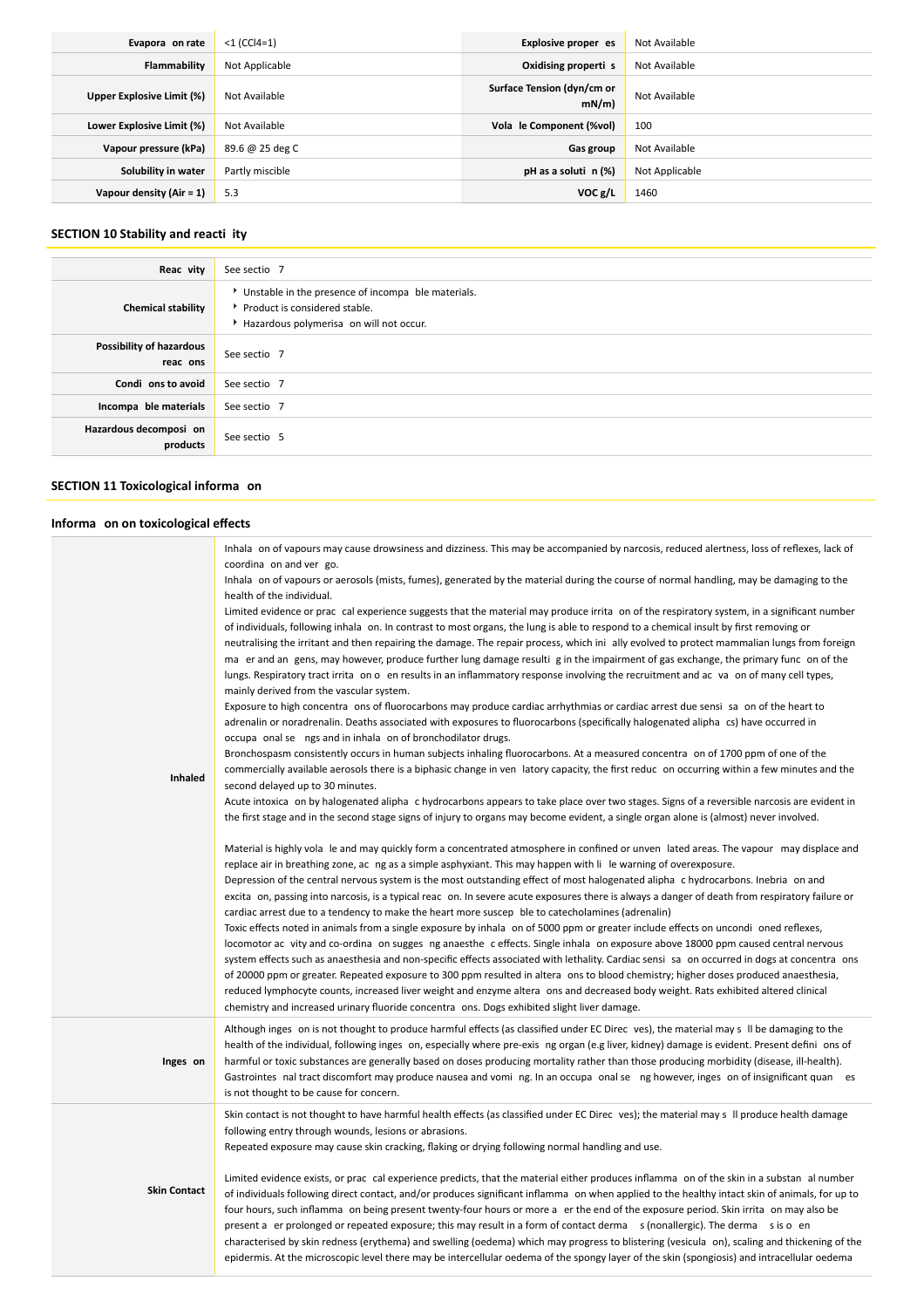|                     | of the epidermis.                                                                                                                                                                                                                                                                                                                                                                                                                                                                                                                                                                                                                                                                                                                                                                                                                                                                                                                                                                                                                                                                                                                                                                                                                                                                                                                                                                                                                                                                                                                                                                                                                                                                                                                                                                                                                                                                                                                                                                                                                                                                                                                                                                                                                                                                                                                                                                                                                                                                                                                                                             |                   |  |
|---------------------|-------------------------------------------------------------------------------------------------------------------------------------------------------------------------------------------------------------------------------------------------------------------------------------------------------------------------------------------------------------------------------------------------------------------------------------------------------------------------------------------------------------------------------------------------------------------------------------------------------------------------------------------------------------------------------------------------------------------------------------------------------------------------------------------------------------------------------------------------------------------------------------------------------------------------------------------------------------------------------------------------------------------------------------------------------------------------------------------------------------------------------------------------------------------------------------------------------------------------------------------------------------------------------------------------------------------------------------------------------------------------------------------------------------------------------------------------------------------------------------------------------------------------------------------------------------------------------------------------------------------------------------------------------------------------------------------------------------------------------------------------------------------------------------------------------------------------------------------------------------------------------------------------------------------------------------------------------------------------------------------------------------------------------------------------------------------------------------------------------------------------------------------------------------------------------------------------------------------------------------------------------------------------------------------------------------------------------------------------------------------------------------------------------------------------------------------------------------------------------------------------------------------------------------------------------------------------------|-------------------|--|
|                     | In common with other halogenated alipha cs, fluorocarbons may cause dermal problems due to a tendency to remove natural oils from the<br>skin causing irrita on and the development of dry, sensiti e skin. They do not appear to be appreciably absorbed.<br>Open cuts, abraded or irritated skin should not be exposed to this material<br>Material on the skin evaporates rapidly and may cause ngling, chilling and even temporary numbness<br>Entry into the blood-stream through, for example, cuts, abrasions, puncture wounds or lesions, may produce systemic injury with harmful<br>effects. Examine the skin prior to the use of the material and ensure that any external damage is suitably protected.<br>Single applica on of high doses to the skin cause non-specific effects such as weight loss and irrita on.                                                                                                                                                                                                                                                                                                                                                                                                                                                                                                                                                                                                                                                                                                                                                                                                                                                                                                                                                                                                                                                                                                                                                                                                                                                                                                                                                                                                                                                                                                                                                                                                                                                                                                                                              |                   |  |
| Eye                 | Although the liquid is not thought to be an irritant (as classified by EC Direc ves), direct contact with the eye may produce transient<br>discomfort characterised by tearing or conjunc val redness (as with windburn).                                                                                                                                                                                                                                                                                                                                                                                                                                                                                                                                                                                                                                                                                                                                                                                                                                                                                                                                                                                                                                                                                                                                                                                                                                                                                                                                                                                                                                                                                                                                                                                                                                                                                                                                                                                                                                                                                                                                                                                                                                                                                                                                                                                                                                                                                                                                                     |                   |  |
| Chronic             | On the basis, primarily, of animal experiments, concern has been expressed that the material may produce carcinogenic or mutagenic<br>effects; in respect of the available informa on, however, there presently exists inadequate data for making a sa sfactory assessment.<br>Harmful: danger of serious damage to health by prolonged exposure through inhala on.<br>Serious damage (clear func onal disturbance or morphological change which may have toxicological significance) is likely to be caused by<br>repeated or prolonged exposure. As a rule the material produces, or contains a substance which produces severe lesions. Such damage may<br>become apparent following direct applica on in subchronic (90 day) toxicity studies or following sub-acute (28 day) or chronic (two-year)<br>toxicity tests.<br>Limited evidence suggests that repeated or long-term occupa onal exposure may produce cumula ve health effects involving organs or<br>biochemical systems.<br>It is generally accepted that the fluorocarbons are less toxic than the corresponding halogenated alipha c based on chlorine. Repeated<br>inhala on exposure to the fluorocarbon FC-11 does not produce pathologic lesions of the liver and other visceral organs in experimental<br>animals. There has been conjecture in non-scien fic publica ons that fluorocarbons may cause leukemia, cancer, sterility and birth defects;<br>these have not been verified by current research. The high incidence of cancer, spontaneous abor on and congenital anomalies amongst<br>hospital personnel, repeatedly exposed to fluorine-containing general anaesthe cs, has caused some scien sts to call for a lowering of the<br>fluorocarbon exposure standard to 5 ppm since some are mutagens.<br>Inhala on of up to 5000 ppm for two years caused benign tes cular and benign pancrea c tumours in male rats; benign pancrea c tumours<br>were observed in female rats exposed to 5000 ppm. Both sexes exhibited an increase in benign liver tumours when exposed to 5000 ppm<br>over two years. It should be concluded * that un I further data becomes available about the mechanism of HCFC-123 induced tumours,<br>par cularly in respect of cholangiofibroma and pancrea cadenoma induc on, that the carcinogenicity findings in rats may have relevance<br>for humans. * [Commonwealth of Australia Gaze e September 1997] No genotoxic or adverse reproduc ve effects were apparent in animal<br>studies; one study indicated mammalian cell culture gene c damage.* [DuPont] |                   |  |
|                     | <b>TOXICITY</b>                                                                                                                                                                                                                                                                                                                                                                                                                                                                                                                                                                                                                                                                                                                                                                                                                                                                                                                                                                                                                                                                                                                                                                                                                                                                                                                                                                                                                                                                                                                                                                                                                                                                                                                                                                                                                                                                                                                                                                                                                                                                                                                                                                                                                                                                                                                                                                                                                                                                                                                                                               | <b>IRRITATION</b> |  |
| 2,2-dichloro-1,1,1- | Dermal (rabbit) LD50: >2000 mg/kg[1]                                                                                                                                                                                                                                                                                                                                                                                                                                                                                                                                                                                                                                                                                                                                                                                                                                                                                                                                                                                                                                                                                                                                                                                                                                                                                                                                                                                                                                                                                                                                                                                                                                                                                                                                                                                                                                                                                                                                                                                                                                                                                                                                                                                                                                                                                                                                                                                                                                                                                                                                          | Not Available     |  |
| trifluoroethane     | Inhalati n(Rat) LC50; 32000 ppm4h <sup>[2]</sup>                                                                                                                                                                                                                                                                                                                                                                                                                                                                                                                                                                                                                                                                                                                                                                                                                                                                                                                                                                                                                                                                                                                                                                                                                                                                                                                                                                                                                                                                                                                                                                                                                                                                                                                                                                                                                                                                                                                                                                                                                                                                                                                                                                                                                                                                                                                                                                                                                                                                                                                              |                   |  |
| Legend:             | 1. Value obtained from Europe ECHA Registered Substances - Acute toxicity 2.* Value obtained from manufacturer's SDS. Unless otherwise<br>specified data extracted from RTECS - Register of Toxic Effect of chemical Substances                                                                                                                                                                                                                                                                                                                                                                                                                                                                                                                                                                                                                                                                                                                                                                                                                                                                                                                                                                                                                                                                                                                                                                                                                                                                                                                                                                                                                                                                                                                                                                                                                                                                                                                                                                                                                                                                                                                                                                                                                                                                                                                                                                                                                                                                                                                                               |                   |  |
|                     |                                                                                                                                                                                                                                                                                                                                                                                                                                                                                                                                                                                                                                                                                                                                                                                                                                                                                                                                                                                                                                                                                                                                                                                                                                                                                                                                                                                                                                                                                                                                                                                                                                                                                                                                                                                                                                                                                                                                                                                                                                                                                                                                                                                                                                                                                                                                                                                                                                                                                                                                                                               |                   |  |
|                     | Chlorofluorocarbons may enter the human organism by inhala on, inges on, or dermal contact. Inhala on is the most common and<br>important route of entry, and exhala on is the most significant route of elimina on from the body. Controlled studies with volunteer                                                                                                                                                                                                                                                                                                                                                                                                                                                                                                                                                                                                                                                                                                                                                                                                                                                                                                                                                                                                                                                                                                                                                                                                                                                                                                                                                                                                                                                                                                                                                                                                                                                                                                                                                                                                                                                                                                                                                                                                                                                                                                                                                                                                                                                                                                          |                   |  |

subjects and experimental animals have provided substan al data from exposures to a number of the chlorofluorocarbons. CFCs and HCFCs are known to sensi se the heart to adrenalin-induced arrhythmias.

CFCs:

- can be absorbed across the alveolar membrane, gastro- intes nal tract, or the skin;
- are absorbed rapidly into the blood, following inhala on;
- are absorbed into the blood at a decreasing rate as blood concentra on increases;
- once in the blood, are absorbed by various ti sues;
- will reach a stable blood level if exposure is sufficiently long, indica ng an equilibrium between the air containing the chlorofluorocarbons and the blood;

**2,2-DICHLORO-1,1,1- TRIFLUOROETHANE**

Studies with animals indicate that chlorofluorocarbons are rapidly absorbed a er inhala on and are distributed by blood into prac cally all ti sues of the body. The highest concentra ons are usually found in fa y or lipid-containing ssues.

are s II absorbed by body ssue, a er the ini al blood level stabiliza on, and con nue to enter the body.

For dichlorotrifloroethane (HCFC -123) and dichloropentafluoropropane (HCFC-225)

Prolonged inhala on of high concentra ons of HCFC-123 vapour may cause temporary nervous system depression with anesthe c effects such as dizziness, headache, confusion, incoordina on, and loss of consciousness. With gross overexposure (greater than 20% concentra on), a temporary altera on of the heart's electrical ac vity with irregular pulse, palpitati ns, or inadequate circula on may occur. Similar effects are observed in overexposure to CFC-11. Inhala on may cause liver effects with extended high-level exposures. Disinfec on by products (DBPs) re formed when disinfectants such as chlorine, chloramine, and ozone react with organic and inorganic ma er in water. The observa ons that some DBPs such as trihalomethanes (THMs), di-/trichloroaceti acids, and 3-chloro-

4-(dichloromethyl)-5-hydroxy-2(5H)-furanone (MX) are carcinogenic in animal studies have raised public concern over the possible adverse health effects of DBPs. To date, several hundred DBPs have been iden fied.

Numerous haloalkanes and haloalkenes have been tested for carcinogenic and mutagenic ac vi es. n general, the genotoxic poten al is dependent on the nature, number, and posi on of halogen(s) and the molecular size of the compound.

| <b>Acute Toxicity</b>                       | Carcinogenicity                 | $\overline{\phantom{a}}$ |
|---------------------------------------------|---------------------------------|--------------------------|
| Skin Irrita on/Corrosion                    | Reproduc vity                   |                          |
| Serious Eye Damage/Irrita on                | <b>STOT - Single Exposure</b>   |                          |
| <b>Respiratory or Skin</b><br>sensiti ati n | <b>STOT - Repeated Exposure</b> | $\sim$                   |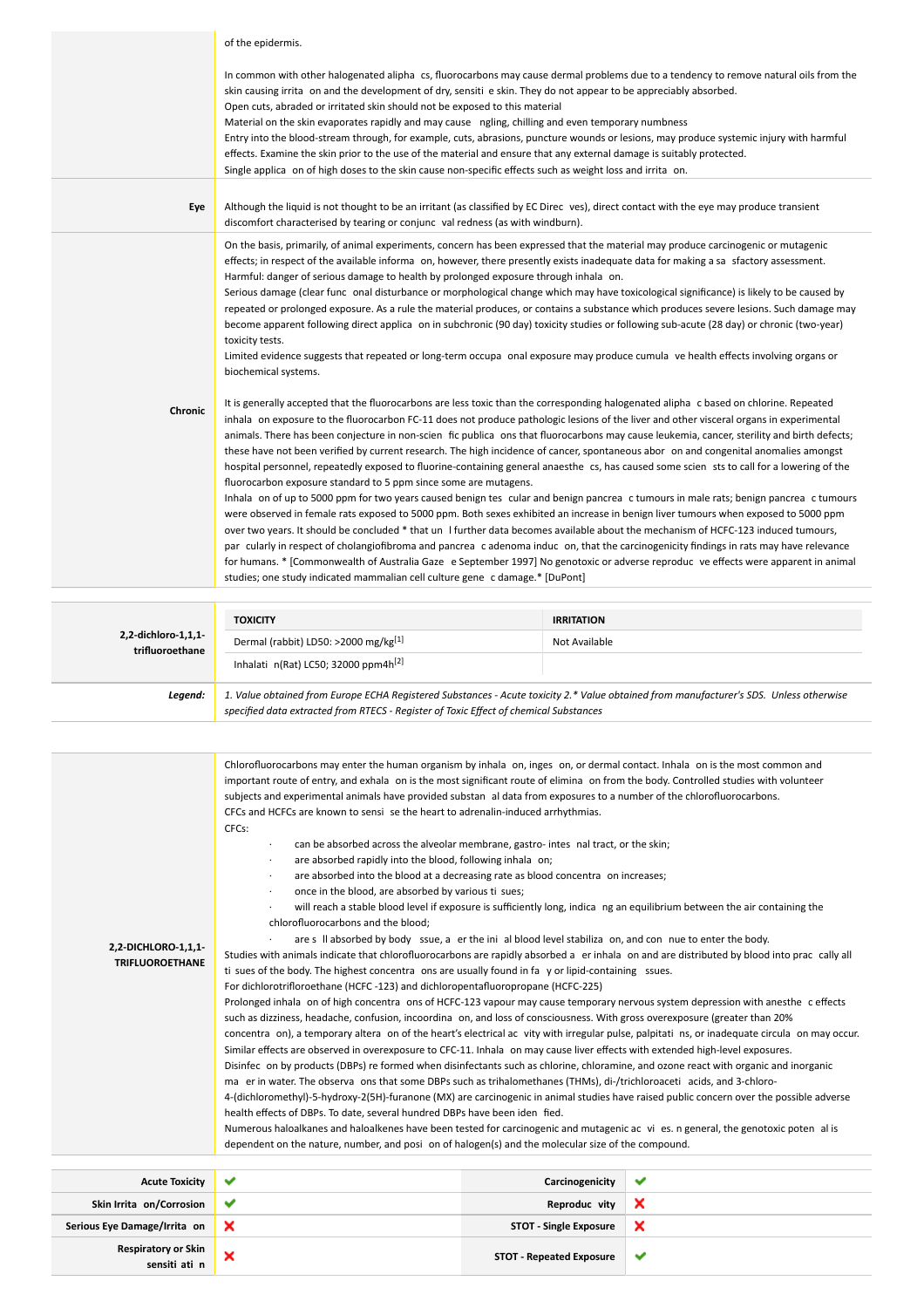## **Mutagenicity X Aspira on Hazard**

*Legend: – Data either not available or does not fill the criteria for classification – Data available to make classification*

 $\mathbf x$ 

## **SECTION 12 Ecological informa on**

### **Toxicity**

| 2,2-dichloro-1,1,1-<br>trifluoroethane | Endpoint                                                                                                                                      | Test Dura on (hr) | <b>Species</b>               | Value        | Source         |
|----------------------------------------|-----------------------------------------------------------------------------------------------------------------------------------------------|-------------------|------------------------------|--------------|----------------|
|                                        | <b>BCF</b>                                                                                                                                    | 1008h             | Fish                         | $<$ 4.7-36   |                |
|                                        | LC50                                                                                                                                          | 96h               | Fish                         | 55.5mg/l     | $\overline{2}$ |
|                                        | <b>EC50</b>                                                                                                                                   | 48h               | Crustacea                    | 17mg/L       | 5              |
|                                        | NOEC(ECx)                                                                                                                                     | 48h               | Crustacea                    | $<$ 2.24mg/l | $\overline{2}$ |
|                                        | EC50                                                                                                                                          | 96h               | Algae or other agua c plants | $67.8$ mg/l  | $\overline{2}$ |
| Legend:                                | Extracted from 1. IUCLID Toxicity Data 2. Europe ECHA Registered Substances - Ecotoxicological Information - Aquatic Toxicity 3. EPIWIN Suite |                   |                              |              |                |

*V3.12 (QSAR) - Aquatic Toxicity Data (Estimated) 4. US EPA, Ecotox database - Aquatic Toxicity Data 5. ECETOC Aquatic Hazard Assessment Data 6. NITE (Japan) - Bioconcentration Data 7. METI (Japan) - Bioconcentration Data 8. Vendor Data*

Harmful to aqua c organisms.

May cause long-term adverse effects in the aqua c environment.

Do NOT allow product to come in contact with surface waters or to inter dal areas below the mean high water mark. Do not contaminate water when cleaning equipment or disposing of equipment wash-waters.

Wastes resul ng from use of the product must be disposed of on site or at approved waste sites.

For HCFCs:

Hydrochlorofluorocarbons (HCFCs) are Class II Ozone Deple on Substances (ODSs). They deplete stratospheric ozone, but to a lesser extent than most Class I ODSs. HCFCs generally have Ozone deple ng Poten als (ODPs) of 0.1 or less.

The stratospheric ozone layer shields the Earth from the sun's harmful ultraviolet radia on.

For haloalkanes and haloalkenes:

### **Environmental fate:**

Certain haloalkane gases in the atmosphere can also contribute to the greenhouse effect by restric ng heat loss from the Earth's atmosphere through absorbing infrared emissions from the surface. Generally haloalkanes contribu ng to the greenhouse effect consist of a fully or partly fluorinated carbon backbone.

Gas-phase reac ons with OH radicals are the major tropospheric loss process for the haloalkanes. In addi on photooxida on reac ons with O3 and NO3 radicals can result in transforma on.

### **DO NOT** discharge into sewer or waterways.

controlled ozone deple ng gases: phase out by 2030 (C)

### **Persistence and degradability**

| Ingredient                             | Persistence: Water/Soil | <b>Persistence: Air</b> |
|----------------------------------------|-------------------------|-------------------------|
| 2,2-dichloro-1,1,1-<br>trifluoroethane | <b>HIGH</b><br>$\sim$   | <b>HIGH</b>             |

#### **Bioaccumula ve poten al**

| Ingredient                             | Bioaccumula on    |
|----------------------------------------|-------------------|
| 2,2-dichloro-1,1,1-<br>trifluoroethane | LOW (BCF = $36$ ) |

### **Mobility in soil**

| Ingredient                             | <b>Mobility</b>      |
|----------------------------------------|----------------------|
| 2,2-dichloro-1,1,1-<br>trifluoroethane | LOW (KOC = $154.4$ ) |

### **SECTION 13 Disposal considera ons**

| Waste treatment methods      |                                                                                                                                                                                                                                                                                                                                                                                                                                                                                                                                                                                                                                                                                                                                                                                              |
|------------------------------|----------------------------------------------------------------------------------------------------------------------------------------------------------------------------------------------------------------------------------------------------------------------------------------------------------------------------------------------------------------------------------------------------------------------------------------------------------------------------------------------------------------------------------------------------------------------------------------------------------------------------------------------------------------------------------------------------------------------------------------------------------------------------------------------|
| Product / Packaging disposal | Containers may s II present a chemical hazard/danger when empty.<br>Return to supplier for reuse/ recycling if possible.<br>Otherwise:<br>If container can not be cleaned sufficiently well to ensure that residuals do not remain or if the container cannot be used to store the<br>same product, then puncture containers, to prevent re-use, and bury at an authorised landfill.<br>▶ Where possible retain label warnings and SDS and observe all no ces pertaining to the product.<br>Legisla on addressing waste disposal requirements may differ by country, state and/ or territory. Each user must refer to laws opera ng in<br>their area. In some areas, certain wastes must be tracked.<br>A Hierarchy of Controls seems to be common - the user should inves gate:<br>Reduc on |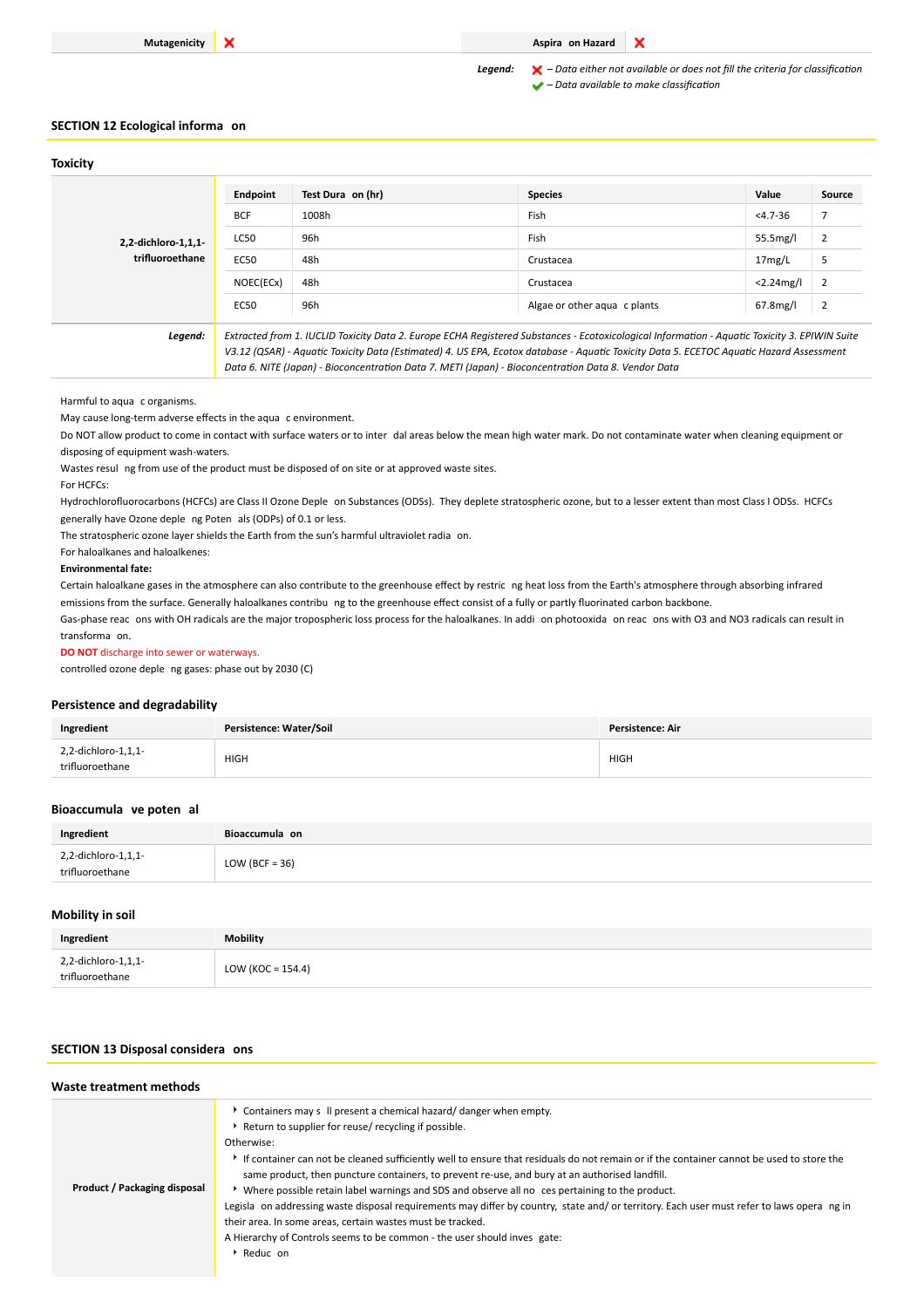| Reuse                                                                                                                                     |
|-------------------------------------------------------------------------------------------------------------------------------------------|
| Recycling                                                                                                                                 |
| Disposal (if all else fails)                                                                                                              |
| This material may be recycled if unused, or if it has not been contaminated so as to make it unsuitable for its intended use.             |
| DO NOT allow wash water from cleaning or process equipment to enter drains.                                                               |
| It may be necessary to collect all wash water for treatment before disposal.                                                              |
| In all cases disposal to sewer may be subject to local laws and regula ons and these should be considered first.                          |
| Where in doubt contact the responsible authority.                                                                                         |
| Recycle wherever possible.                                                                                                                |
| * Consult manufacturer for recycling op ons or consult local or regional waste management authority for disposal if no suitable treatment |
| or disposal facility can be identi ed.                                                                                                    |
| Dispose of by: burial in a land-fill specifically licensed to accept chemical and / or pharmaceuti al wastes or incinera on in a licensed |
| apparatus (a er admixture with suitable combus ble material).                                                                             |
| Decontaminate empty containers.                                                                                                           |

## **SECTION 14 Transport informa on**

| Labels Req           |           |
|----------------------|-----------|
| <b>Marine Pollut</b> | <b>NO</b> |

# **Land transport (UN): NOT REGULATED FOR TRANSPORT OF DANGEROUS GOODS**

# **Air transport (ICAO-IATA / DGR): NOT REGULATED FOR TRANSPORT OF DANGEROUS GOODS**

# **Sea transport (IMDG-Code / GGVSee): NOT REGULATED FOR TRANSPORT OF DANGEROUS GOODS**

# **Transport in bulk according to Annex II of MARPOL and the IBC code**

Not Applicable

## **Transport in bulk in accordance with MARPOL Annex V and the IMSBC Code**

| <b>Product name</b>                    | Group         |
|----------------------------------------|---------------|
| 2,2-dichloro-1,1,1-<br>trifluoroethane | Not Available |

# **Transport in bulk in accordance with the ICG Code**

| <b>Product name</b>                    | Ship Type     |
|----------------------------------------|---------------|
| 2,2-dichloro-1,1,1-<br>trifluoroethane | Not Available |

# **SECTION 15 Regulatory informa on**

## **Safety, health and environmental regula ons / legisla on specific for the substance or mixture**

Not Applicable

### **Na onal Inventory Status**

| Na onal Inventory                                  | <b>Status</b>                                                                                                                                                                                     |  |  |
|----------------------------------------------------|---------------------------------------------------------------------------------------------------------------------------------------------------------------------------------------------------|--|--|
| Australia - AIIC / Australia<br>Non-Industrial Use | Yes                                                                                                                                                                                               |  |  |
| Canada - DSL                                       | Yes                                                                                                                                                                                               |  |  |
| Canada - NDSL                                      | No (2,2-dichloro-1,1,1-trifluoroethane)                                                                                                                                                           |  |  |
| China - IECSC                                      | Yes                                                                                                                                                                                               |  |  |
| Europe - EINEC / ELINCS / NLP                      | Yes                                                                                                                                                                                               |  |  |
| Japan - ENCS                                       | Yes                                                                                                                                                                                               |  |  |
| Korea - KECI                                       | Yes                                                                                                                                                                                               |  |  |
| New Zealand - NZIoC                                | Yes                                                                                                                                                                                               |  |  |
| Philippines - PICCS                                | Yes                                                                                                                                                                                               |  |  |
| USA - TSCA                                         | Yes                                                                                                                                                                                               |  |  |
| Taiwan - TCSI                                      | Yes                                                                                                                                                                                               |  |  |
| Mexico - INSQ                                      | Yes                                                                                                                                                                                               |  |  |
| Vietnam - NCI                                      | No (2,2-dichloro-1,1,1-trifluoroethane)                                                                                                                                                           |  |  |
| Russia - FBEPH                                     | Yes                                                                                                                                                                                               |  |  |
| Legend:                                            | Yes = All CAS declared ingredients are on the inventory<br>No = One or more of the CAS listed ingredients are not on the inventory. These ingredients may be exempt or will require registration. |  |  |